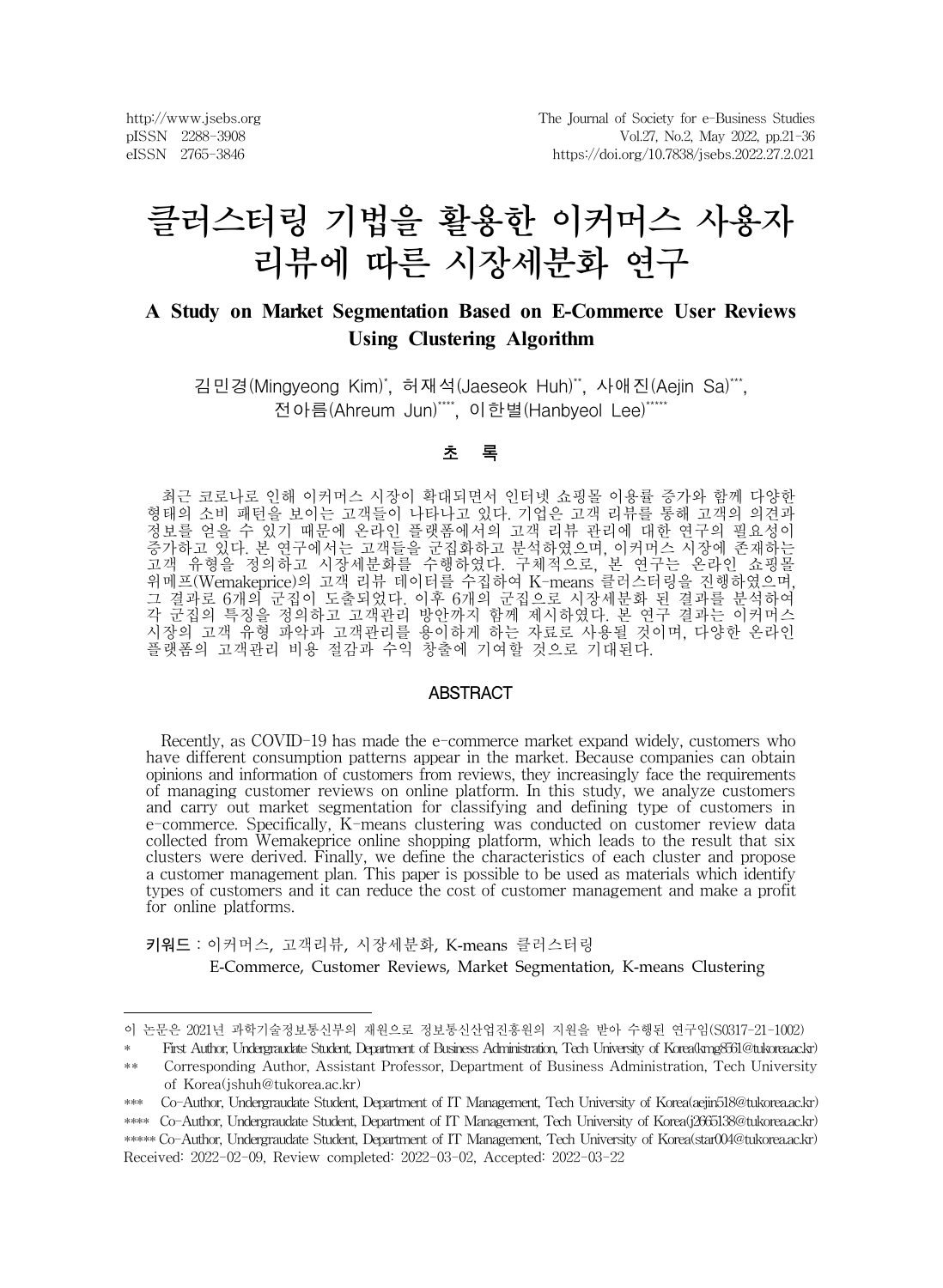# 1. 서 론

인터넷과 모바일 서비스의 발달로 온라인 플 랫폼에서의 거래는 보편화되고 있으며, 이커머 스 시장과 온라인 플랫폼의 규모는 점점 확대 되고 있다. 통계청에 따르면, 2021년 온라인 쇼 핑몰의 규모는 약 18조 원에 달하였으며, 규모 는 매년 16%가량 성장하고 있는 것으로 확인되 었다[24]. 이처럼, 온라인 플랫폼 이용이 활성화 됨에 따라 기업들은 방대하고 다양해지는 온라 인 고객관리를 위한 정보 수집과 분석에 힘쓰 고 있다.

고객들은 온라인 내에서의 제품 구매를 위해 정보탐색의 과정을 거치는데 이 과정에서 고객 리뷰에 쉽게 노출된다[33]. 고객 리뷰는 한 명 또는 다수의 고객 구매 의사결정에 많은 영향 을 미칠 뿐만 아니라 기업과 제품에 대한 이미 지에도 큰 영향을 미친다. 따라서, 고객 리뷰 분석을 통한 고객관리는 온라인 플랫폼 기업들 의 필수적인 과제가 되었다[23]. 또한, 이커머스 시장에는 서로 다른 특성과 니즈(needs)를 가 진 고객들이 존재하고, 이는 고객이 작성한 리 뷰를 통해서 파악될 수 있다.

한편, 시장세분화는 다양한 특성을 지닌 고 객들을 분류할 수 있게 해주며, 기업의 고객에 대한 이해도를 향상시킬 수 있게 해준다. 효과 적인 시장세분화는 기업이 새로운 고객을 유치 하고 기존 고객의 만족도와 충성도를 높일 수 있는 맞춤형 서비스를 제공할 수 있게 하며, 이 는 기업의 매출 증가로 이어질 수 있다.

따라서 본 연구는 고객 분석을 통한 효과 적인 고객관리 방안 도출을 위해 위메프 (Wemakeprice) 온라인 쇼핑몰의 고객들을 대 상으로 이커머스 시장의 시장세분화를 진행하

였다. 고객 정보에 대한 데이터와 고객들이 작 성한 리뷰를 수집하여 감성분석과 전처리 과정 을 진행하였다. 고객의 특성이 되는 23개 입력 변수를 정의하여 K-means 클러스터링을 진행 하였으며 6개의 군집을 도출하였다. 각 군집 특 성을 분석하고 이에 맞는 군집 이름을 명명함 으로써 군집을 유형화하고 그에 맞는 마케팅 방안을 제시하였다.

본 논문의 구성은 다음과 같다. 제2장에서는 이커머스 리뷰, 시장세분화, 클러스터링에 대 한 선행 연구를 다룰 것이다. 제3장에서는 데 이터 수집, 데이터 전처리, 클러스터링 과정을 담은 연구 방법을 설명할 것이다. 제4장에서는 K-means 클러스터링을 통해 도출해 낸 6개 군 집에 대한 분석과 시장세분화한 연구 결과를 다룰 것이며, 제5장에서는 결론 및 제언을 기술 할 것이다.

### 2. 선행 연구

#### 2.1 이커머스 시장의 고객 리뷰

이커머스 시장은 새롭고 다양한 플랫폼을 파 생시키며 경제활동에 주축이 되는 하나의 시장 으로 떠오르고 있다[28]. 이커머스 시장에서 기 업이 경쟁우위를 선점하기 위해서는 고객을 효 과적으로 관리하는 것이 중요하며, 이에 대해 서 다양한 연구가 수행되었다[29]. 본 연구에서 는 고객관리를 위해 온라인 플랫폼의 고객 리 뷰를 이용하여 고객의 특성을 파악할 수 있는 방법론을 제안한다. 여기서, 고객 리뷰는 자신 이 경험한 기업, 제품 및 서비스와 관련된 부정 적 혹은 긍정적 메시지를 온라인 매체를 통해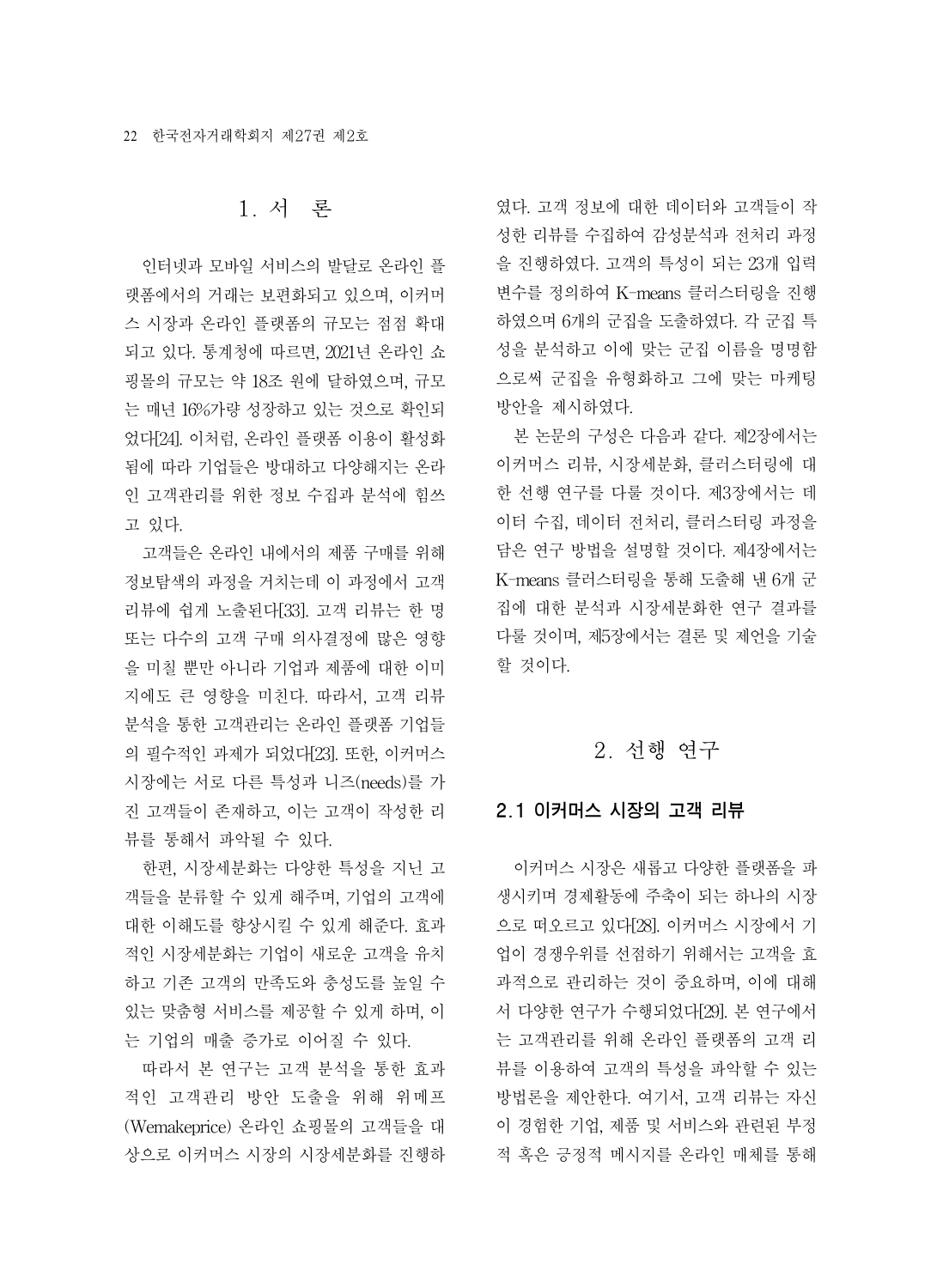다른 고객에게 전하는 것을 말한다[8].

Choi[4], Park[27]은 고객 리뷰가 제품 실물 확인이 불가능한 온라인에서 실제로 경험한 고 객의 의견이나 사용정보를 포함하고 있기 때문 에 다른 고객들이 신뢰하고자 하는 경향이 강 하다고 강조하였다. 또한, 온라인 리뷰와 제품 구매 간의 상관관계를 설명하는 선행 연구가 많이 진행되어왔으며[2, 3], 나아가 Hur et al.[8] 은 고객 리뷰의 어떤 변수들이 소비자의 긍정 적인 구매의사결정을 유도하는지 연구하였다. 이처럼, 대부분의 기존 연구들은 마케팅 분야 에서 고객 리뷰가 고객의 구매 의사나 행동에 미치는 영향력에 대해서 주로 다루어 왔다. 본 연구는 기존 연구들과 다르게 온라인 리뷰를 소비자 입장이 아닌, 기업 측면에서 바라보며 온라인 리뷰를 통해 고객을 바라보는 시각에 대한 연구 방법을 제공한다.

### 2.2 시장세분화

시장세분화의 개념은 Robinson[30]에 의해 최초로 이론화되었으며, Smith[32]에 의해 마 케팅 부문에 소개된 이후 현재까지 마케팅에서 중요한 개념으로 인식되고 있다[1]. 기존 연구 들은 시장세분화 개념을 소비자의 욕구를 정확 하게 만족시키기 위해 유사한 소비 집단별로 시장을 나누고 각 집단에 맞게 마케팅 전략을 조정하는 과정으로 정의하였다[32, 34].

Kwon and Choi[19]는 시장세분화를 통해 세 분화된 시장 속의 고객들은 같은 형태의 효익을 원하거나 문제해결을 바란다고 강조한다. 본 연 구는 이러한 시장세분화의 특성을 활용하여 온 라인 쇼핑몰의 다양한 고객들의 특성을 효율적 으로 파악하고 각 고객에 적합한 마케팅 전략을 제안하고자 한다. 이에 더하여 본 논문은 리뷰 분석을 통해 기업의 현실적인 마케팅 방안을 제시함으로써 기업이 효율적으로 고객을 관리 할 수 있는 방안을 제안한다는 의의가 있다.

### 2.3 클러스터링(Clustering)

시장세분화를 위해 가장 널리 이용되고 있는 방법 중 하나는 클러스터링 기법을 이용하는 것이다[16]. 클러스터링은 주어진 데이터들을 특성에 따라 유사한 것끼리 그룹화함으로써 유 형별 군집 특성을 분석하는 데이터 마이닝 기 법으로[13] 군집분석(clustering analysis)이라 고도 부른다.

본 연구는 비계층적 클러스터링 기법 중 K-means 클러스터링을 사용하였다. K-means 클러스터링은 군집 내 데이터 간의 차이를 최소 화하고 군집 간 차이를 최대화하는 최적 군집 모델을 찾는 것을 목표로 하는 클러스터링 기법 이다[22]. K-means 클러스터링의 절차는 다음 과 같이 구성되어 있으며, <Figure 1>은 그 과정 을 시각화하여 나타낸다[37].

- 단계 1: k개의 중심점을 각각 임의로 선택한 다.
- 단계 2: 각 자료에서 가장 가까운 지점에 군 집의 중심점을 설정한다.
- 단계 3: 각 군집 내의 자료들의 평균을 계산 하여 군집의 중심을 바꿔준다.
- 단계 4: 모든 자료에 대해서 군집 중심의 변 화가 없을 때까지 단계 2와 단계 3을 반복한다.

본 연구는 시장세분화 연구에 유용하게 쓰이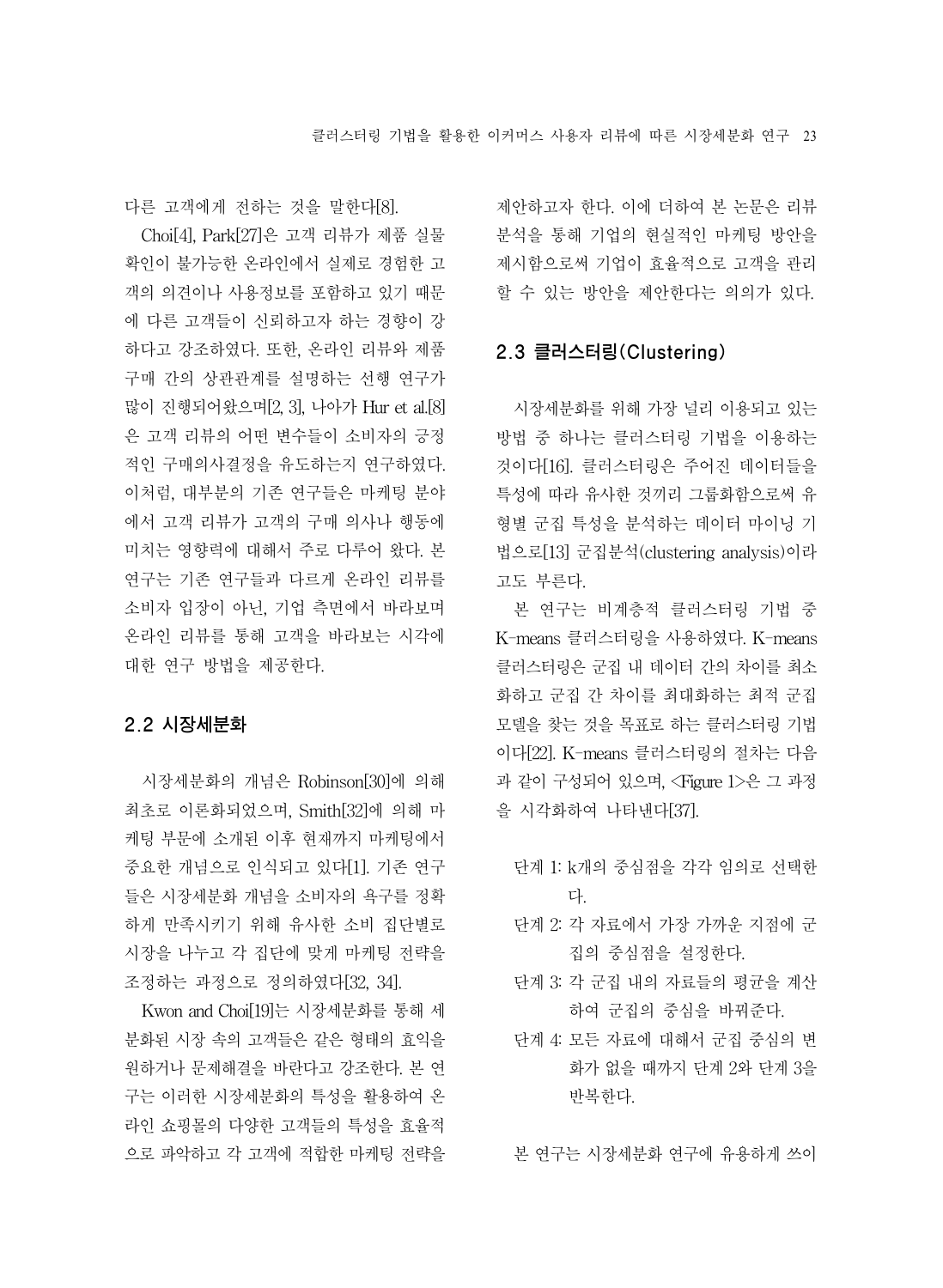는 K-means 클러스터링 모델을 사용함으로써 최적 고객 군집을 정의하고자 한다.





# 3. 연구 방법

본 연구는 특정 온라인 플랫폼 사이트를 지정 하여 사이트 내 고객 리뷰를 통해 고객의 특성을 분석하고 시장세분화를 진행하였다. 연구 대상 사이트는위메프(https://front.wemakeprice.com/main) 라는 이커머스 플랫폼으로, 고객들의 다양한 상 품 구매 리뷰들이 작성되어 있다. 또한, 위메프는 한 명의 고객이 작성한 모든 리뷰들을 한 페이지 에서 확인하여 정보를 수집 및 분석할 수 있다는 점에서 본 연구에 적합한 연구 대상 사이트라고 판단하였다.

본 연구는 크게 4단계의 과정으로 진행되었 다. 첫 번째 단계에서는 위메프 내 고객 리뷰 데이터를 웹 크롤링 기법을 이용하여 수집하였 다. 두 번째 단계는 데이터 전처리 과정으로, 수집한 데이터 내에서 고객의 특성들을 나타내 는 입력변수들을 추출하고 가공하였다. 세 번

째 단계에서는 이러한 입력변수들을 이용하여 K-means 클러스터링을 통한 고객 군집화를 진행하였다. 고객 분석에 가장 최적화된 모델 을 찾기 위해 군집 모델의 성능을 평가할 수 있는 지표인 실루엣 점수를 이용하여 최종 군 집 모델을 도출하였다. 마지막 단계에서는 각 군집의 특성을 분석하고 시장세분화하여 각 군 집에 맞는 마케팅 전략을 제시하였다. 위 내용 을 도식화하면 <Figure 2>과 같다.



<Figure 2> Flow Diagram of Proposed Method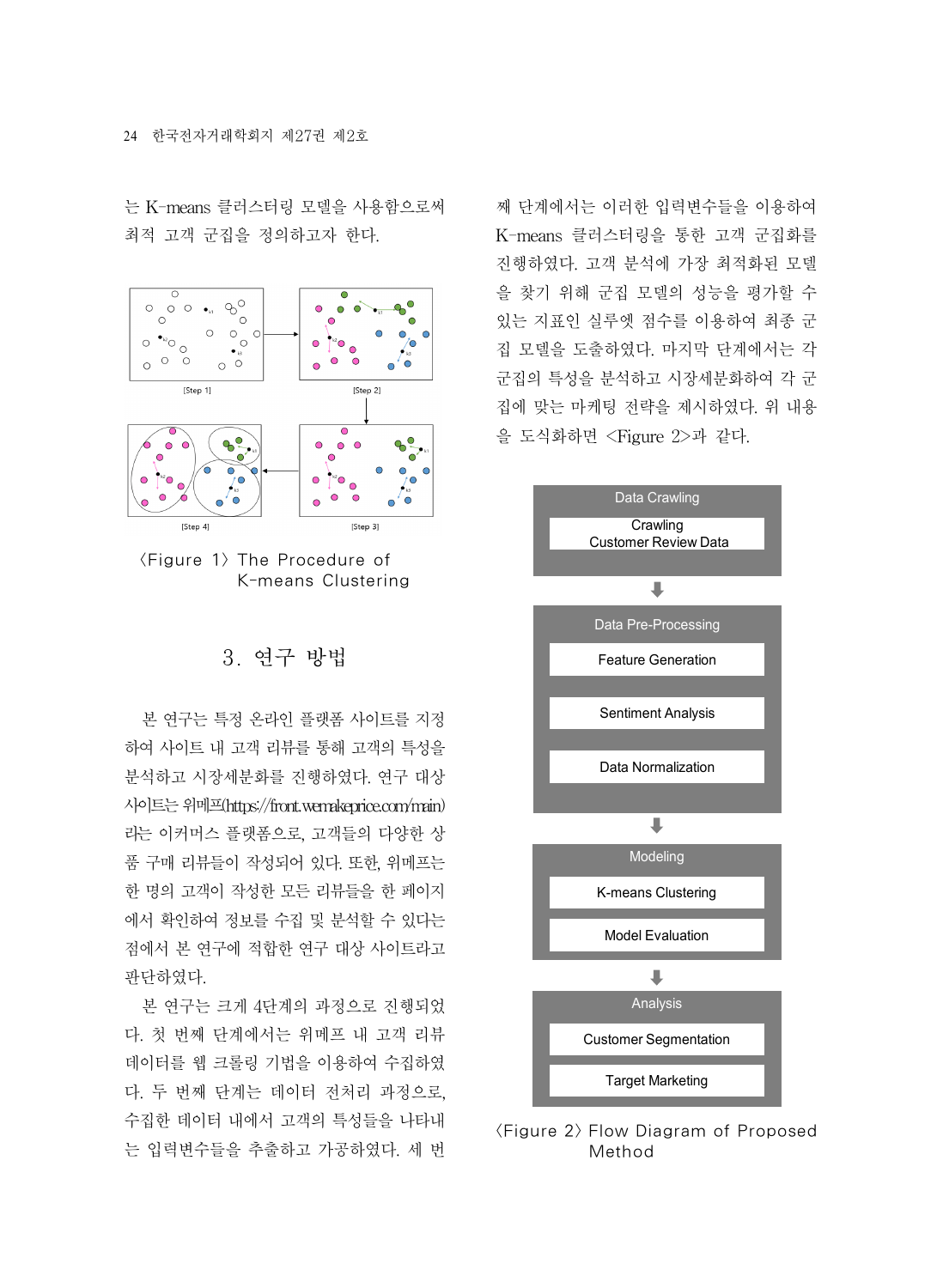## 3.1 데이터 수집

본 연구에서는 위메프를 이용하는 고객을 무 작위로 추출하여 연구 대상으로 지정하였다. 특정 기간 내의 고객의 특성을 비교분석 하기 위해 2020년 1월부터 2021년 3월까지 작성한 리뷰들을 수집하였다.

데이터를 수집하기 위해서 웹 크롤링 기법 을 사용하였다. 웹 크롤링은 웹 문서를 제공하 는 웹 사이트의 내용을 자동으로 수집하는 기 술이다[12]. 많은 양의 데이터를 쉽게 수집하 기에 적합한 기법으로, 본 연구에서는 파이썬 (Python) 셀레니움(Selenium) 라이브러리[36] 를 이용하여 위메프 사이트 내의 리뷰 데이터 를 수집하였다.

본 연구는 고객 한 명에 대한 10가지 정보를 하나의 데이터로 간주하고 1,250명의 고객데이 터를 수집 및 저장하였다. 한 고객에 대한 수집 항목은 <Table 1>과 같다.

<Table 1> Items Collected by Crawling

| N <sub>O</sub> . | Items                                      |
|------------------|--------------------------------------------|
| 1                | Customer ID                                |
| 2                | Customer ranking                           |
| 3                | The total number of reviews                |
| 4                | The total number of helpful reviews        |
| 5.               | Product name                               |
| 6                | Product rating                             |
| 7                | The date of a review                       |
| 8                | The whether to register the image( $o/x$ ) |
| 9                | The contents of a review                   |
| 10               | The helpful number of a review             |

#### 3.2 데이터 전처리

크롤링이 완료되면 수집한 고객데이터를 가공하는 작업이 진행된다. 가공된 데이터들 은 모델링에 사용되는 입력변수들이며, 각 고 객이 가지는 특성을 수치화한 값을 의미한다. K-means 클러스터링을 진행할 때 한 고객의 특성을 나타내는 입력변수 값들을 기준으로 군 집화가 진행되기 때문에 입력변수 선정이 매우 중요하다[17].

본 연구에서는 <Table 1>에 나타나 있는 수 집항목으로부터 도출할 수 있는 고객의 특성을 정의하여 입력변수를 선정하였다. 구체적으로, 고객에 대한 선호도(3개), 리뷰 별점 정보(6개), 리뷰 작성 주기 정보(3개), 리뷰의 신뢰도에 대 한 정보(4개), 리뷰의 감성분석에 대한 정보(7 개)와 관련된 23개의 입력변수가 이에 해당한 다. 상세한 내용은 <Table 2>와 같다.

본 연구에서는 각 고객의 리뷰를 감성 분석하 는 것이 고객의 중요한 특징이 될 수 있다고 판단하였다. 따라서, 리뷰 내용에 대한 감성 분석 결과를 활용하여 입력변수를 도출하고 전처리 하였다. 감성 분석이란 텍스트 마이닝 기술의 한 분야로 온라인 텍스트 속에 내포된 감성을 추측하고 분류하기 위해 사용되는 기술이다 [10].

본격적인 감성 분석을 진행하기 이전에 수집 된 리뷰 데이터를 가공하기 위해 <Figure 3>와 같이 텍스트 전처리 작업을 수행하였다.

먼저, 한글 맞춤법 검사기 hanspell 라이브러 리를 활용하여 문장 내에서 한글을 제외한 모 든 문자를 제거한 뒤 잘못된 맞춤법 또는 띄어 쓰기를 교정하였다. 이후 각 형태소에 따른 품 사를 태깅하여 유의미한 단어 토큰을 선별하였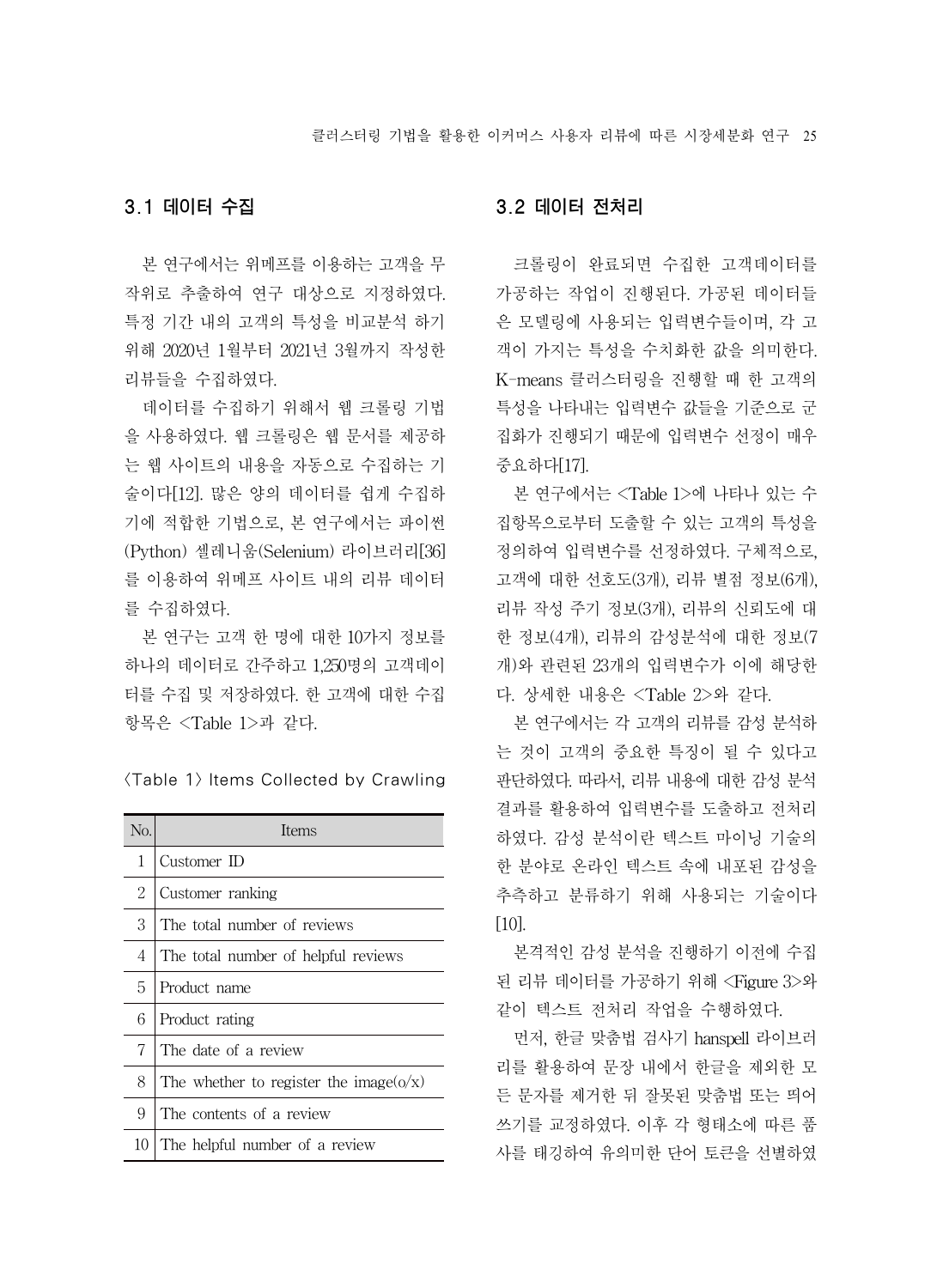고 기존 단어를 표제어 처리하였다. 위의 단계 위해 한글 말뭉치 사전인 KOSAC(한국어감성 분석코퍼스) 감성사전을 이용하였다[11].

를 거친 후, 전처리 된 텍스트를 감성 분석하기 로 개발된 사전으로서 n-gram 표제어 16,362개 KOSAC 감성 사전은 뉴스 및 기사를 기반으 에 대하여 [긍정, 부정, 복합, 중립, 없음]으로 감성을 5가지로 구분한 후, 각 감성을 수치화하

| Cateogry                               | Feature                                                                     | Description                                                                                                                                                    |
|----------------------------------------|-----------------------------------------------------------------------------|----------------------------------------------------------------------------------------------------------------------------------------------------------------|
| <b>Basic</b><br>preference             | Customer ranking score                                                      | Whether a customer is in top $1000$ rankings $(0 \text{ or } 1)$                                                                                               |
|                                        | Number of reviews                                                           | The number of reviews written by a customer                                                                                                                    |
|                                        | Number of helpful                                                           | The number of helpfuls received by a customer                                                                                                                  |
|                                        | Share of 1 star                                                             | The share of 1-star rated reviews by a customer                                                                                                                |
|                                        | Share of 2 star                                                             | The share of 2-star rated reviews by a customer                                                                                                                |
| Rating                                 | Share of 3 star                                                             | The share of 3-star rated reviews by a customer                                                                                                                |
|                                        | Share of 4 star                                                             | The share of 4-star rated reviews by a customer                                                                                                                |
|                                        | Share of 5 star                                                             | The share of 5-star rated reviews by a customer                                                                                                                |
|                                        | Average star rating                                                         | The average star ratings of reviews by a customer                                                                                                              |
| Cycle of<br>writing                    | The ratio of Share of reviews<br>without ones written on the<br>same date   | The value obtained by dividing reviews without ones written<br>on the same date by the number of reviews written by a customer                                 |
|                                        | Average writing cycle                                                       | The average cycle of writing reviews                                                                                                                           |
|                                        | Period of reviews not written                                               | A period during which a customer has not left reviews as of<br>Mar. 31 2021<br>(When the latest review was posted)                                             |
|                                        | Share of reviews with helpfuls                                              | The share of a customer's reviews given helpfuls of all his/her<br>reviews                                                                                     |
| Reliability                            | Share of reviews with images<br>attached                                    | The share of reviews with images attached                                                                                                                      |
|                                        | Share of reviews with no<br>content                                         | The share of reviews with no content                                                                                                                           |
|                                        | Average review length                                                       | The average review length (Letter count)                                                                                                                       |
|                                        | Share of positive reviews                                                   | The share of positive reviews out of a customer's all reviews                                                                                                  |
|                                        | Share of negative reviews                                                   | The share of negative reviews out of a customer's all reviews                                                                                                  |
|                                        | Share of neutral reviews                                                    | The share of neutral reviews out of a customer's all reviews                                                                                                   |
| Emotional<br>analysis<br>of<br>reviews | Positivity of reviews                                                       | The degree of positivity of all reviews by a customer                                                                                                          |
|                                        | Negativity of reviews                                                       | The degree of negativity of all reviews by a customer                                                                                                          |
|                                        | Neutrality of reviews                                                       | The degree of neutrality of all reviews by a customer                                                                                                          |
|                                        | Share of positivity/<br>negativity mismatch between<br>ratings and comments | The share of $1-$ or $2$ -star rated reviews that turn out to be<br>positive; and the share of $4-$ or $4$ -star rated reviews that turn<br>out to be negative |

## <Table 2> Description of the Features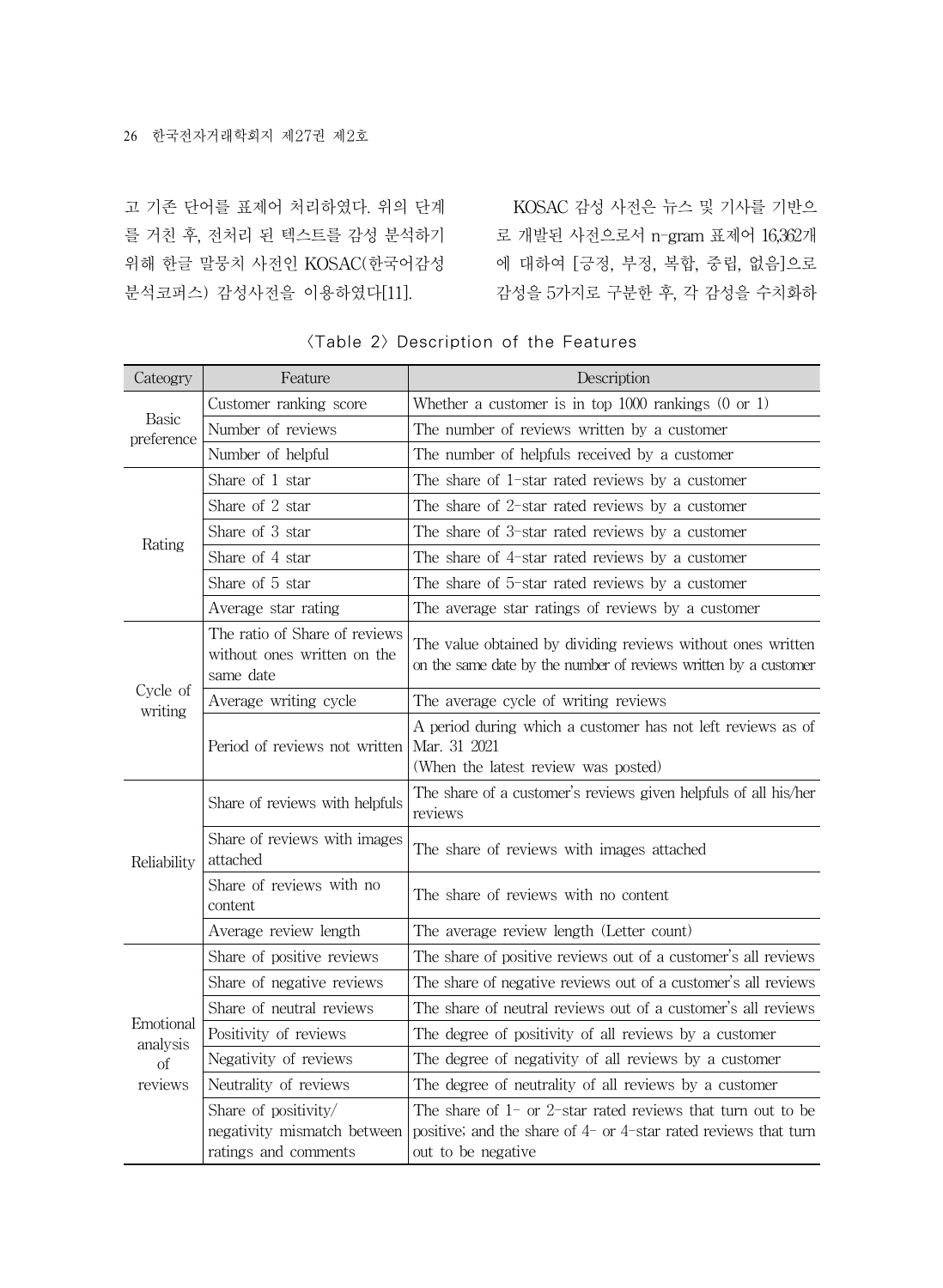여 확률분포로 나타낸다. 예를 들어 '기쁨'이라 는 단어의 경우, [1,0,0,0,0]으로 나타내며, 긍정 적인 감성을 강하게 내포하고 있음을 알 수 있 다. 본 연구에서는 기존 KOSAC 감성 사전에 이커머스 리뷰에 자주 등장하는 500개 이상의 단어(반품, 파손, 불량품 등)를 별도로 추가하여 변형된 KOSAC 감성 사전을 구축하였다. 이 사 전에 근거하여 리뷰 내의 한 문장에 대한 긍정, 부정, 중립 비율을 산출하였다. 이러한 감성 분 석 결과들을 이용하여 총 7개의 '리뷰 내용 감성 분석' 입력변수 값들을 정의하였다.

| 요 상품 넘 마음에들어^^               |
|------------------------------|
|                              |
| 요상품넘마음에들어                    |
|                              |
| 이 상품 너무 마음에 들어               |
|                              |
| '이', '상품', '너무', '마음에', '들어' |
|                              |
| '상품', '너무', '마음', '들다'       |

 $\langle$ Figure 3 $\rangle$  The Example of a Text Tokenization Process

23개 입력변수에 대한 전처리를 완료한 후 모델링을 위한 데이터 정규화 작업을 진행하였 다. 데이터 정규화란 데이터의 값을 비슷한 범 위의 값들로 조정해주는 것을 의미한다[26]. 최 대-최소 정규화 기법을 활용하여 모든 입력변 수의 데이터들의 값을 [0,1] 범위 안으로 설정하 였다. 본 연구에서는 식 (1)을 사용하여 정규화 가 필요한 7개 입력변수(총 도움이 돼요 수, 별 점 평균, 작성 주기 평균, 리뷰 작성하지 않은 기간, 리뷰 길이 평균(글자수), 리뷰어의 전체 댓글 수)에 대해 정규화 작업을 진행하였다.

3자 리부에 따라 쒰장세분화 연구 27  
\n
$$
x_{i}^{'} = \frac{x_{i} - \min(x)}{\max(x) - \min(x)}
$$
\n(1)\n  
\n'로, 한 개의 봨수(컬려)  $x = [x, x_{i}]$ 

구체적으로, 한 개의 변수(컬럼)  $x = [x_1, x_2, x_3]$  $(x, x)$ 가 주어졌을 때, 한 요소  $x, 9$   $x$ 의 최소 값의 차이를 의 최대값과 최소값의 차이로 나 누어 줌으로써 모든 데이터를 0과 1사이의 값 으로 정규화하였다[9].

# 3.3 클러스터링

전처리가 완료된 입력변수 23개를 사용하여 클러스터링을 진행하였다. K-means 클러스터 링 모델을 사용했으며, 다양한 군집 개수의 모 델을 도출하고 결과를 확인하였다.

모델링을 진행한 후 모델링이 잘 되었는지 확인하기 위해 클러스터링 모델 성능 평가 지 표인 실루엣(Silhouette) 점수를 사용하였다. 실루엣 점수란 군집화된 모델의 각 군집 간의 거리가 얼마나 효율적인지를 나타내는 지표로 -1.0~1.0 사이의 값을 가진다[7]. K-means 클 러스터링에 사용되는 각각의 데이터는 하나의 실루엣 계수를 가지는데 이 값들의 평균이 모 델의 실루엣 점수를 의미한다[31]. 하나의 데이 터 $(i)$ 가 가지는 실루엣 계수  $s(i)$ 를 구하는 방 법은 식 (2)와 같다. '엣 계수를 가지는데<br>'엣 계수를 가지는데<br>)가 가지는 실루엣 계<br>: 식 (2)와 같다.<br>s(i)=  $\frac{b(i)-a(i)}{\max(a(i),b(i))}$ 

$$
s(i) = \frac{b(i) - a(i)}{\max(a(i), b(i))} - 1 \le s(i) \le 1 \qquad (2)
$$

여기서,  $a(i)$ 는 데이터 $(i)$ 가 속해있는 군집 내의 데이터들과의 거리 평균을 의미하며,  $b(i)$ 는 데이터()가 속해있지 않은 외부 군집 중에 가장 가까운 군집 내의 데이터들과의 거리 평 균을 의미한다[15]. 예를 들면, 데이터 $(i)$ 가 속 해있지 않은 외부 군집  $A,B$ 가 있고, 데이터 $(i)$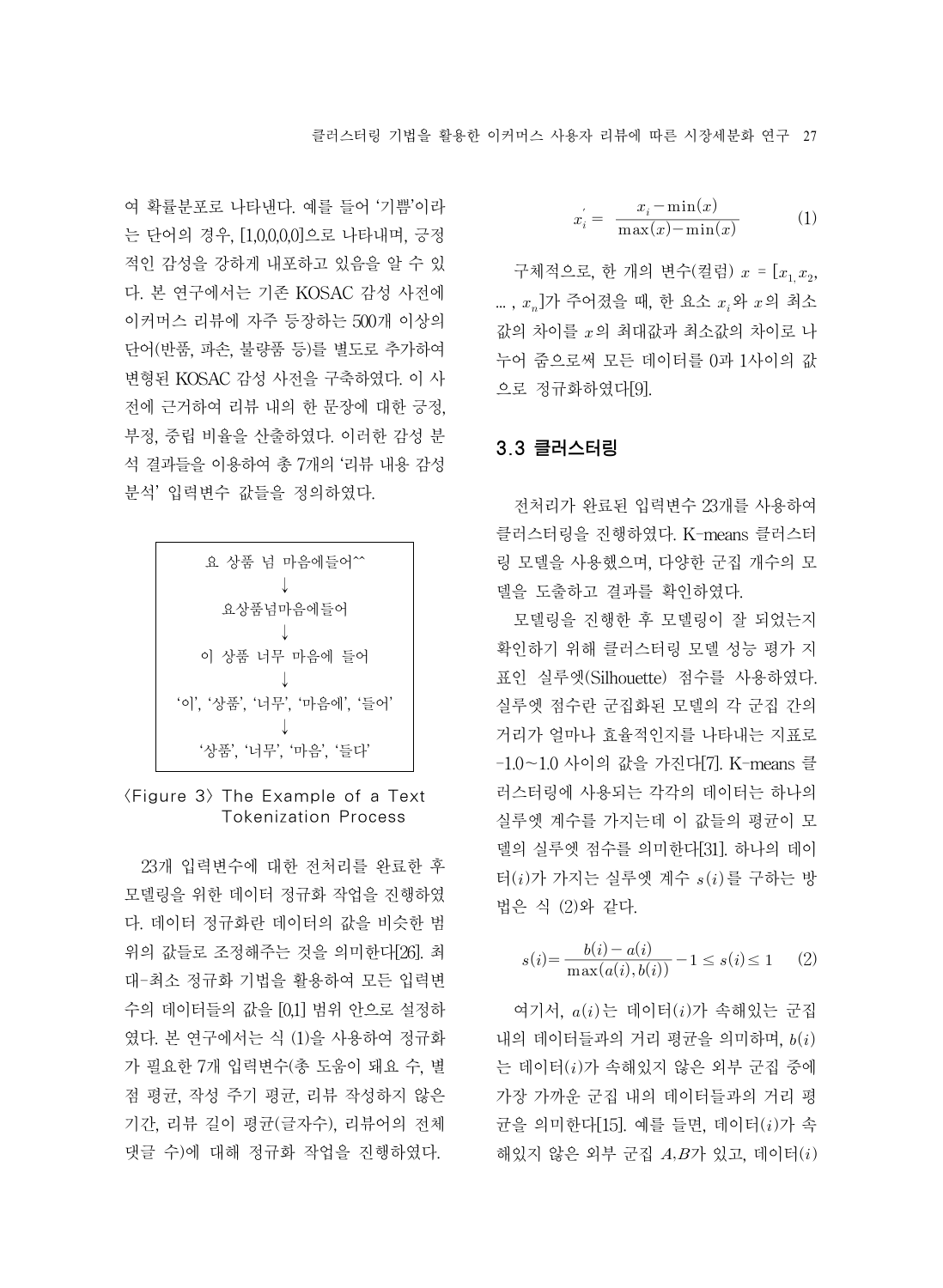와 각 군집 내 데이터들과의 거리 평균값을  $A(i)$ ,  $B(i)$  라고 할 때,  $A(i)$ ,  $B(i)$  중 최소값이  $b(i)$ 가 된다.

데이터 $(i)$ 에 대한  $a(i)$ 와  $b(i)$ 값의 차이를  $a(i)$  와  $b(i)$  두 개의 값 중 큰 값으로 나누어주 면 데이터 $(i)$ 에 대한 실루엣 계수  $s(i)$ 를 구할 수 있다. 이렇게 구해진 모델 내의 모든 데이터 의  $s(i)$  값들의 평균값이 모델의 실루엣 점수가 되며, K-means 클러스터링 모델을 평가할 수 있다[15]. 한 집단 내의 동질성이 높고 서로 다 른 집단 간의 이질성이 높을수록 실루엣 점수 가 높으며, 점수가 높을수록 성능이 좋은 모델 로 평가된다.

실루엣 점수를 확인한 후 모델의 시각화를 위해 주성분 분석(Principal component analysis; PCA) 차원축소를 진행하였다. 주성분 분 석은 고차원의 데이터를 저차원의 데이터로 변 환하는 기법을 말한다[35]. 데이터 프레임의 크 기는 행과 열로 표현되는데 이때 하나의 "열 (Column)"은 하나의 차원을 가리킨다. 주성분 분석은 전체 데이터의 유의미한 주요 특성을 보고자 하거나, 데이터의 일부 특성만으로 데 이터의 차원의 수를 줄여 시각화하기 위해 활 용된다[6]. 본 연구에서는 군집화 결과를 시각 화하기 위해 모델링에 사용된 23개의 다차원 입력변수를 3차원으로 축소하였다.

# 4. 연구 결과

## 4.1 최종모델선정

본 연구에서는 시장세분화 최종 모델에 적합

한 최적 군집 수를 선정하기 위한 연구를 진행 하였다. <Figure 4>는 군집모델별 실루엣 점수  $(k = 2 - 10)$ 를 나타낸다. <Figure 4>에 의하면, 군집 2개인 모델의 실루엣 점수가 가장 높은 것을 확인할 수 있다. 그러나 2개의 군집에 대한 시장세분화는 고객들의 특징을 구분 지어 정보 를 제공하고자 하는 본 연구의 목적에 적합하 지 않다고 판단하여 최종 군집 개수 후보에서 제외하였다. 따라서 실루엣 점수가 비교적 높 은 군집 6개, 7개, 8개, 9개, 10개 모델을 최종 모델 후보로 고려하였다.



<Figure 4> Silhouette Scores for Each Cluster Model( $k=2$ ~10)

최종 모델 후보군집 중 적절한 군집 개수를 선정하기 위해  $k$ -군집모델에 속한 각 군집이 가지는 실루엣 점수의 표준편차를 고려하였다. 각 군집의 실루엣 점수의 표준편차가 낮다는 것은 군집들의 동질성의 편차가 크지 않다는 것을 의미하기 때문이다.

본문 3.3 절에서 설명한 것처럼 하나의 데이터 가 가지는 실루엣 계수를 통해 모델의 실루엣 점수를 구할 수 있는 것처럼 모델 내 각 군집이 가지는 실루엣 점수를 구할 수 있다.  $k$ -군집모델 내의 각 군집 $(j)$ 이 가지는 실루엣 점수를  $S_i$  라고 하고,  $S_j$ 들의 평균을  $\overline{S}$  라고 할 때,  $k$ -군집모델의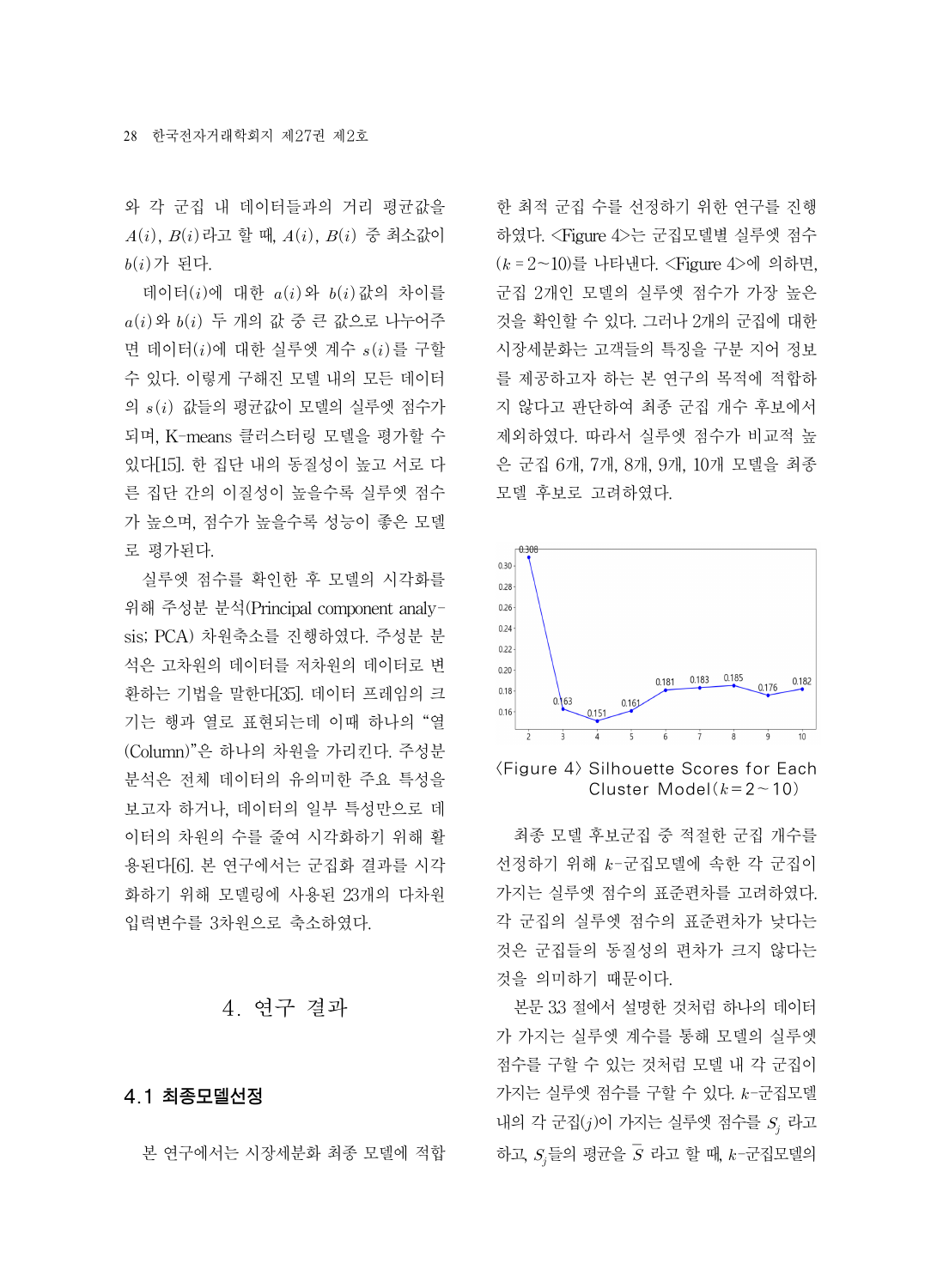군집간 실루엣 점수 표준편차(SD), 를 구하는 방법은 식 (3)과 같다.

은 11-1 8 11로 
$$
\epsilon
$$
  
\n(3)과 갈다.  
\n
$$
SD_k = \sqrt{\frac{\sum_{j=1}^{k} (S_j - \overline{S})^2}{k-1}}
$$
\n(3)

군집 개수가 6개, 7개, 8개, 9개, 10개일 때  $SD<sub>k</sub>$ 의 값은 <Table 3>과 같으며 표준편차가 가장 낮은 군집 6개 모델이 시장세분화를 하기에 가장 적절한 모델이라고 판단하였다. 따라서 최 종 군집 개수는 6개이며 주성분 분석을 통한 최종 모델 시각화 결과는 <Figure 5>과 같다.

| (Table 3) The Standard Deviation of |
|-------------------------------------|
| the Silhouette Score for            |
| Fach Model                          |



<Figure 5> Visualization of Six Clusters via PCA

## 4.2 군집분석

본 연구에서는 최종 모델에 대한 각 군집의

특징을 정의하기 위해 입력변수별로 각 군집의 평균값을 산출하였다. 또한, <Table 4>와 같이 리뷰를 정량적으로 분석함으로써 뚜렷하게 나 타나는 특징점을 찾아 군집의 특성을 파악하고 정의하였다.

제 1 군집에는 총 368명의 고객이 소속되었 다. 해당 군집은 대체로 별점이 5점인 리뷰의 비율이 높지만, 전반적으로 리뷰 길이가 짧으 며 내용이 없는 리뷰가 종종 발견되었다. 또한, '도움이 돼요' 받은 비율이 낮은 것으로 보아, 다른 고객들에게 의미 있는 정보를 제공하지 못하는 리뷰들이 많이 작성된 것으로 파악되 었다.

제 2 군집에는 총 246명의 고객이 소속되었 다. 해당 군집은 전반적으로 별점이 2, 3, 4점인 리뷰의 비율이 높고, 이미지 첨부 비율이 낮았 다. 특히, '중복 날짜 제거 작성 비율'이 비교적 낮게 나타난 것으로 보아, 같은 날짜에 많은 리 뷰를 작성하는 것으로 파악되었다.

제 3 군집에서는 총 135명의 고객이 소속되 었다. 해당 군집은 전반적으로 별점이 3, 4점인 리뷰의 비율이 높고, 별점 5점인 리뷰의 비율이 비교적 낮은 것이 특징이었다. 또한, 리뷰 작성 수 비율이 낮지 않고 이미지 첨부 비율이 높은 것으로 보아 이 군집에 속한 고객은 상품의 구 매 빈도가 높지만, 상품에 대해 만족하지 못하 고 있는 것으로 파악되었다.

제 4 군집에는 총 191명의 고객이 소속되었 다. 해당 군집은 별점 리뷰 비율과 긍정/부정/ 중립 비율이 비교적 다양한 것이 특징이었다. 또한, 작성 주기 평균이 높은 것으로 보아, 리뷰 를 작성하는 빈도수가 낮으며 대체로 솔직한 리뷰를 작성한 것으로 파악되었다.

제 5 군집은 총 105명의 고객이 소속되었다.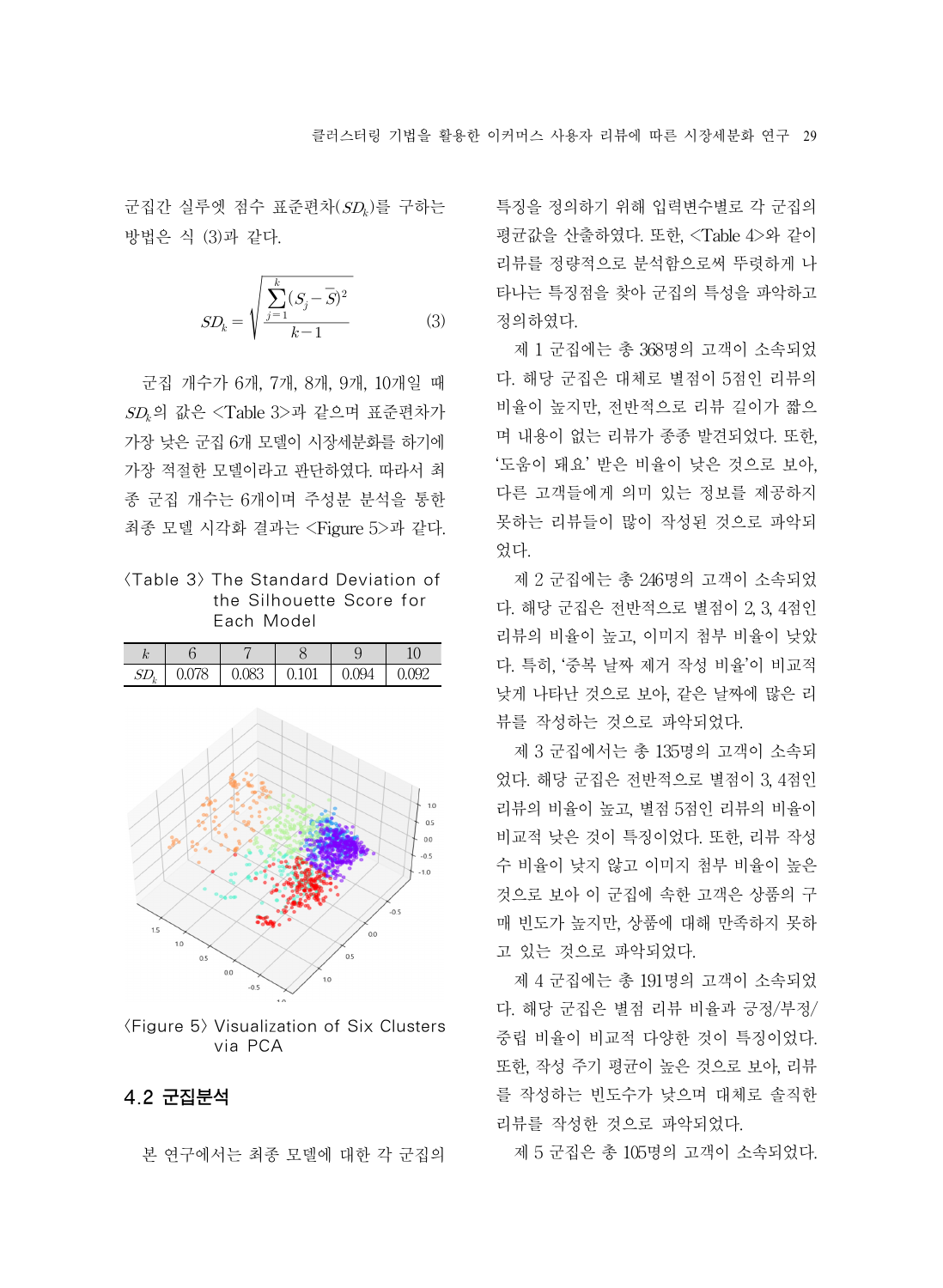해당 군집은 별점이 1, 2점인 리뷰의 비율과 부 작성하지 않은 기간이 길고, '중복 날짜 제거 한 것으로 파악되었다. 작성 비율'이 높았으며, 전체 리뷰 개수가 많지

정 비율이 높은 것이 특징이었다. 또한, 리뷰를 대한 만족도가 매우 낮을 때마다 리뷰를 작성 않았다. 이 군집에 속한 고객은 구매한 상품에

제 6 군집은 총 205명의 고객이 소속되었다.

|                                                                        | Cluster<br>$\mathbf{1}$ | Cluster<br>$\overline{2}$ | Cluster<br>3           | Cluster<br>$\overline{4}$      | Cluster<br>5                   | Cluster<br>6           |
|------------------------------------------------------------------------|-------------------------|---------------------------|------------------------|--------------------------------|--------------------------------|------------------------|
| Customer ranking score                                                 | 0.03                    | 0.01                      | 0.06                   | $\mathbf{0}$<br>$(\downarrow)$ | $\mathbf{0}$<br>$(\downarrow)$ | 0.14<br>(†)            |
| Number of reviews                                                      | 0.07                    | 0.08<br>(1)               | 0.05                   | 0.02                           | 0.01<br>$(\downarrow)$         | 0.06                   |
| Number of helpful                                                      | 0.01                    | 0.01                      | 0.02                   | $\mathbf 0$<br>$(\downarrow)$  | $\mathbf 0$<br>(1)             | 0.03<br>(†)            |
| Share of 1 star                                                        | 0.02<br>$(\downarrow)$  | 0.05                      | 0.16                   | 0.24                           | 0.59<br>(1)                    | 0.02<br>$(\downarrow)$ |
| Share of 2 star                                                        | 0.03                    | 0.07                      | 0.09                   | 0.18                           | 0.22<br>(1)                    | 0.02<br>$(\downarrow)$ |
| Share of 3 star                                                        | 0.05                    | 0.32<br>(1)               | 0.2                    | 0.15                           | 0.14                           | 0.05<br>$(\downarrow)$ |
| Share of 4 star                                                        | 0.09                    | 0.4                       | 0.41<br>(              | 0.11                           | 0.02<br>(1)                    | 0.08                   |
| Share of 5 star                                                        | 0.8                     | 0.16                      | 0.14                   | 0.32                           | 0.03<br>(1)                    | 0.83<br>(†)            |
| The ratio of Share of reviews<br>without ones written on the same date | 0.42                    | 0.35<br>(1)               | 0.66                   | 0.65                           | 0.94<br>(1)                    | 0.64                   |
| Average writing cycle                                                  | 0.13                    | 0.1                       | 0.08<br>$(\downarrow)$ | 0.14<br>(†)                    | 0.08<br>(1)                    | 0.1                    |
| Period of reviews not written                                          | 0.39<br>$(\downarrow)$  | 0.41                      | 0.46                   | 0.47                           | 0.59<br>(†)                    | 0.45                   |
| Share of reviews with images attached                                  | 0.1                     | 0.05<br>(1)               | 0.77                   | 0.13                           | 0.33                           | 0.79<br>(†)            |
| Share of reviews with no content                                       | 0.03<br>(1)             | 0.02                      | 0.01                   | 0.02                           | $\Omega$<br>(1)                | 0.02                   |
| Average review length                                                  | 0.06<br>$(\downarrow)$  | 0.06<br>$(\downarrow)$    | 0.14                   | 0.11                           | 0.16                           | 0.18<br>(1)            |
| Share of positive reviews                                              | 0.82                    | 0.81                      | 0.85                   | 0.57                           | 0.11<br>(1)                    | 0.86<br>(1)            |
| Share of negative reviews                                              | 0.09<br>$(\downarrow)$  | 0.11                      | 0.11                   | 0.32                           | 0.85<br>(1)                    | 0.1                    |
| Share of neutral reviews                                               | 0.04                    | 0.04                      | 0.03                   | 0.06<br>(†)                    | 0.04                           | 0.02<br>$(\downarrow)$ |

<Table 4> Average Value of Features by Cluster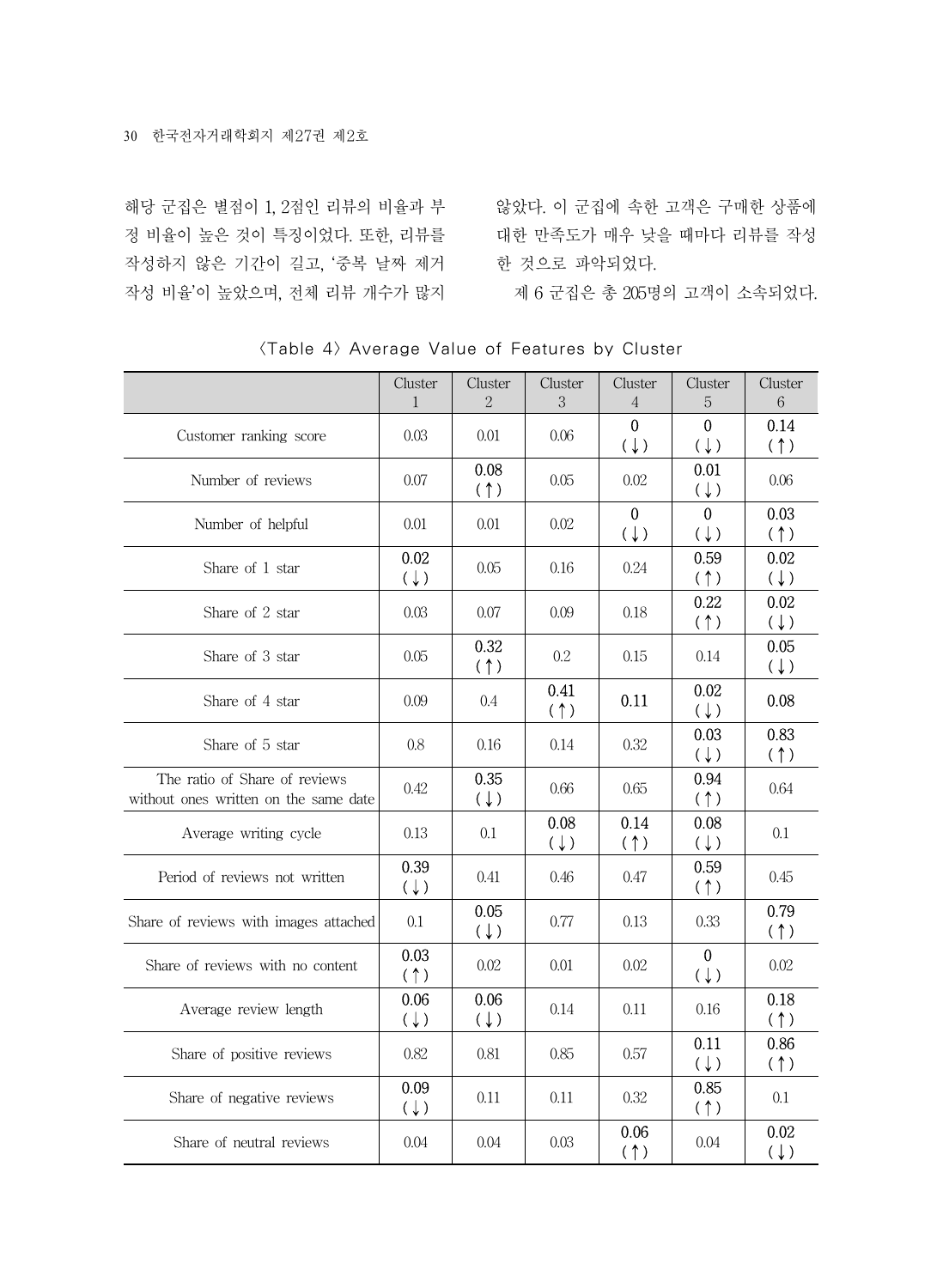해당 군집은 별점이 5점인 리뷰의 비율이 높았 으며, 긍정 리뷰의 비율이 높은 것이 특징이었 다. 또한, 리뷰어 랭킹 점수가 높고, 이미지 첨부 비율이 높은 것으로 보아 상품 구매에 대한 만 족도가 매우 높은 것으로 나타났다. 이 군집의 고객들은 다른 고객에게 유의미한 정보를 제공 하는 리뷰를 다수 작성한 것으로 파악되었다.

## 4.3 시장세분화

본 연구에서는 군집을 분석한 결과를 바탕으 로 고객을 총 6개의 시장으로 세분화하였으며, 각 시장에 적합한 마케팅 방안을 구상하였다. 시장세분화 결과는 <Table 5>와 같다.

첫 번째 세분 시장은 높은 별점을 주로 부여 하지만, 반복되고 성의 없는 리뷰가 많았다는 점에 주목하였으며, '게으른 고객'으로 명명하 였다. 해당 세분 시장에는 리뷰 자동완성 기능 또는 글자 수 제한 기능(최소 10글자 이상 작성) 과 같은 간략한 원칙을 통해 리뷰 작성을 권고 하는 마케팅을 제시한다[21].

두 번째 세분 시장은 리뷰를 작성 마감일에 몰아서 작성하고, 대체로 이미지 첨부를 하지 않는다는 점에 주목하였으며, '마감임박 벼락치 기 고객'으로 명명하였다. 해당 세분 시장에는 구매 후 리뷰 작성 시점 또는 이미지 첨부의 여부에 따라 포인트를 차별적으로 지급하는 보 상 정책을 실시하면, 양질의 리뷰를 얻을 수 있 을 것이다[14].

세 번째 세분 시장은 별점 5점을 부여하는 것에 인색하지만 별점 3, 4점 부여 비율이 높고 리뷰작성에 비교적 성실하다는 점에 주목하여, '미리잡자 잠재 고객'으로 명명하였다. 해당 세 분 시장에는 인공지능 기반 맞춤형 상품 추천 시스템 등을 제공하여 고객이 만족할 수 있는 상품을 구매할 수 있도록 유도하는 것이 중요 하다[5].

네 번째 세분 시장은 별점은 다양하게 부여 하며, 다양한 감정의 리뷰를 골고루 작성한다 는 점에 주목하여, '논리정연 스마트 고객'으로 명명하였다. 해당 세분 시장을 제품 체험단으 로 선정하여 다른 고객에게 유용하고 신뢰도 높은 리뷰를 제공하도록 하며 이에 따른 혜택 을 제공하는 마케팅 방안을 제시한다[18].

다섯 번째 세분 시장은 낮은 별점을 주로 부 여하며, 부정적인 리뷰를 주로 작성한다는 점 에 주목하여, '주의경보 이탈 고객'으로 명명하 였다. 해당 세분 시장에게는 VOC(Voice of Customer) 시스템을 적극적으로 이용하게 하 여 실시간으로 피드백을 제공하면 고객의 이탈

|           | Type                         | <b>Characteristics</b>                              |
|-----------|------------------------------|-----------------------------------------------------|
| Segment 1 | Laidback and easygoing       | High star ratings, less thoughtful reviews          |
| Segment 2 | Procrastinating and cramming | Multiple reviews at all once, fewer images attached |
| Segment 3 | Marketing prospect/lead      | Less likely to comment "Helpful" and give 5 stars   |
| Segment 4 | Reasonable and well-informed | Large spread of star ratings and opinions shared    |
| Segment 5 | Highly likely to chrun       | Low star ratings, critical reviews                  |
| Segment 6 | Loval and faithful           | High star ratings, positive reviews                 |

<Table 5> The Results of Market Segmentation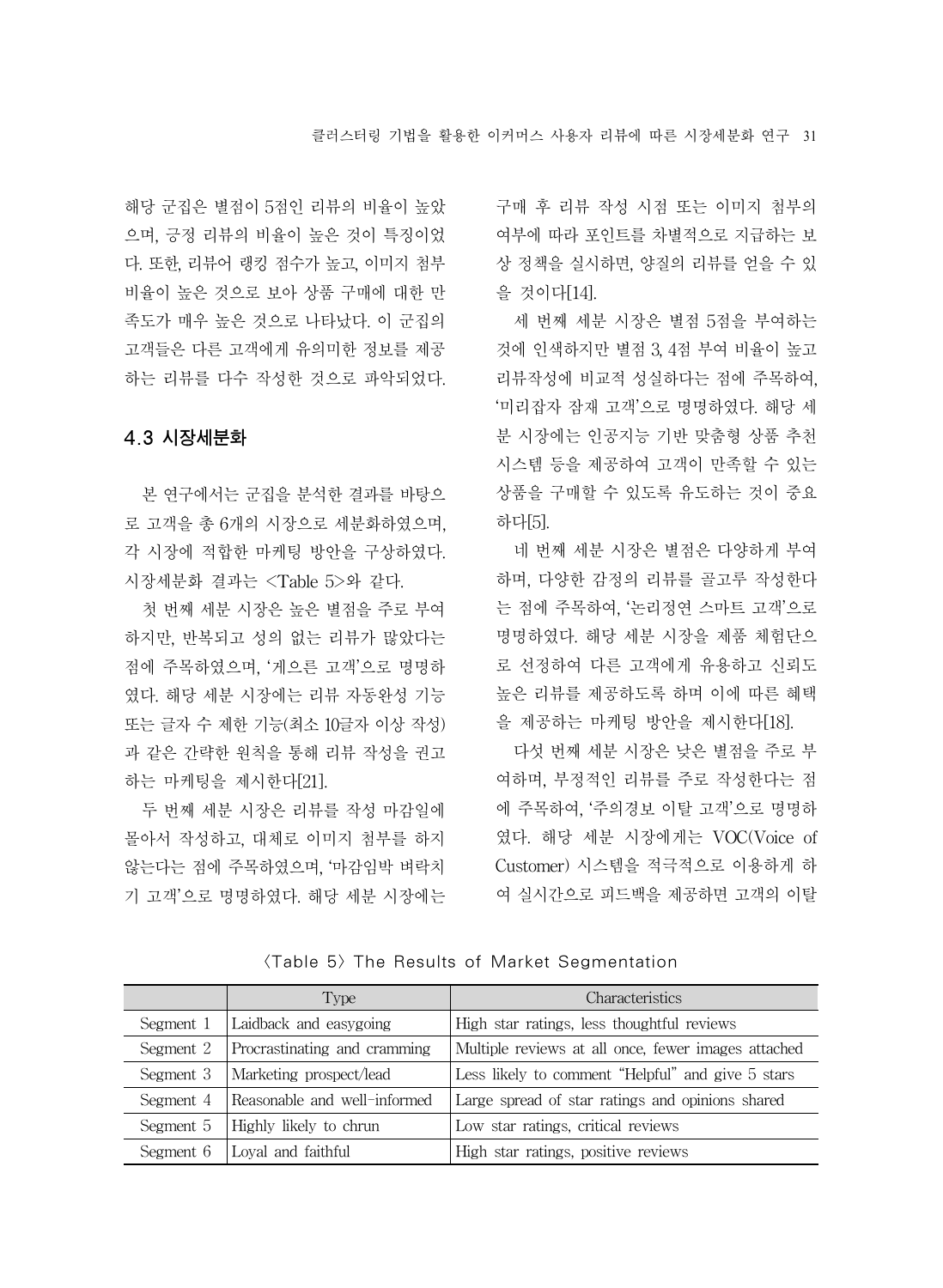을 줄일 수 있을 것이다[20].

여섯 번째 세분 시장은 주로 높은 별점을 부 여하며, 긍정적인 리뷰를 작성하고, 리뷰어 랭 킹 점수가 높다는 점에 주목하여, '한결같은 충 성고객'으로 명명하였다. 해당 세분 시장에는 멤버십 서비스를 통해 혜택을 제공하는 마케팅 방안을 제시한다[25].

# 5. 결 론

본 연구의 목적은 이커머스 시장의 고객들을 시장세분화하여 시장에 존재하는 고객의 유형 을 정의하고, 각 시장에 적절한 고객관리 방안 을 제시하는 것이다. 이를 위해 위메프 온라인 쇼핑 플랫폼의 고객 정보를 수집하여 가공하고, K-means 클러스터링을 통해 군집화를 진행하 였다. 그 결과를 바탕으로 고객의 특징을 분석 하여 총 6개로 시장세분화 하였다. 본 연구의 결과를 정리하면 다음과 같다.

첫째, 이커머스 시장의 고객은 K-means 클 러스터링 모델을 사용하여 6개의 군집으로 군 집화가 가능하다. 둘째, 6개의 군집은 그 특징에 따라 '게으른 고객', '마감임박 벼락치기 고객', '미리 잡자 잠재 고객', '논리정연 스마트 고객', '주의경보 이탈 고객', '한결 같은 충성 고객'으 로 시장세분화 될 수 있다. 셋째, 본 연구의 시장 세분화 결과를 바탕으로 충성고객, 잠재고객, 이탈고객에 대한 효과적인 마케팅 방안을 도출 할 수 있다.

따라서 본 연구 결과는 다음과 같은 기대효 과와 시장성을 가진다. 판매자인 기업은 세분 화된 이커머스 시장의 고객 유형 정보를 바탕 으로 효과적이고 다양한 고객관리 방안 도출이

가능하다. 이로 인해 기업은 고객관리를 위한 연구비용 감소와 잠재고객 발굴을 통한 맞춤형 고객관리 서비스 제공을 통한 수익을 창출할 수 있다.

하지만 본 연구는 다음과 같은 추후 연구가 필요할 것으로 보인다. 먼저, 감성 분석 결과에 대한 명확한 검증이 필요하다. 본 연구에서의 감성 분석은 감성 사전을 활용하여 도출된 긍 정/부정 판별 결과이다. 감성 사전이 얼마나 정 확한지와 한 댓글에 대한 감성 분석 결과가 실 제 긍/부정 정도와 일치하는지에 대한 추가 연 구가 필요하다. 다음으로 모델링 결과에 대한 더욱 명확하고 근거 있는 평가가 필요하다. 본 연구의 모델평가에 사용된 실루엣 지표만으로 는 모델 성능을 평가하는 데에 한계가 있었다. 클러스터링 모델을 평가하는 다른 지표의 활용 을 통해 모델 성능 평가에 명확한 근거를 추가 해야 한다. 또한, 새로운 고객 정보가 모델링 결과와 얼마나 일치하는지에 대한 실증적인 연 구가 추후 필요하다.

## References

- [1] Ahn, K. H., Limg, B. H., and Lee, Y. H., "The study of the selection of optimal variables and clustering method for the market segmentation," Journal of Marketing Management Research, Vol. 14, No. 3, pp. 157-176, 2009.
- [2] Chatterjee, P., "Online reviews: Do consumers use them?," NA - Advances in Consumer Research, Vol. 28, pp. 129-133,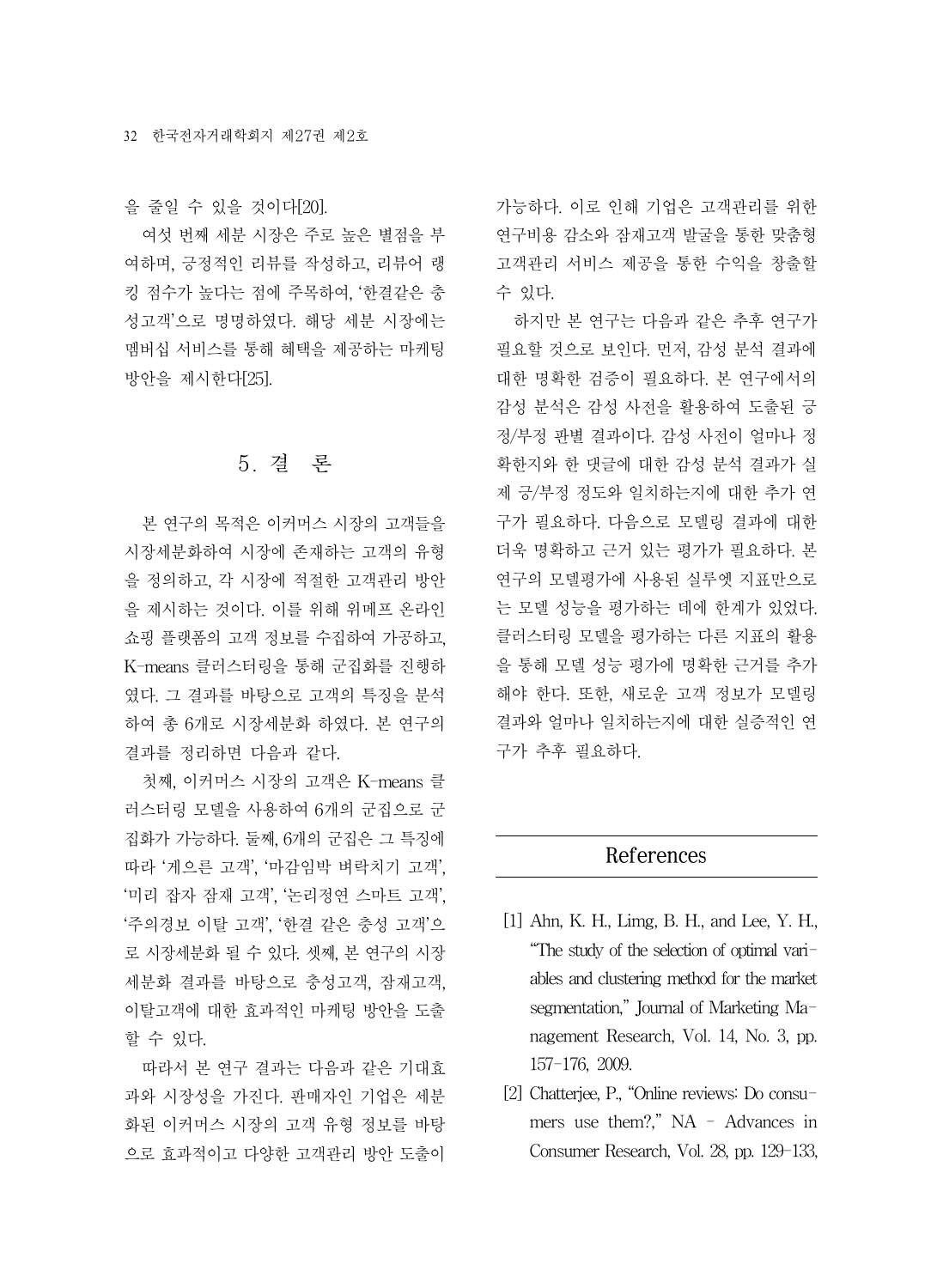2001.

- [3] Chevalier, J. A. and Mavzlin, D., "The effect of word of mouth on sales: Online book reviews," Journal of Marketing Research, Vol. 43, No. 3, pp. 345-354, 2006.
- [4] Choi, E. H., "The effect of afternote online on fashion brand attitude and brand equity," The Korean Society of Clothing and Textiles, pp. 4-92, 2006.
- [5] Choi, J. W. and Lee, H. J., "An integrated perspective of user evaluating personalized recommender systems: Performancedriven or user-centric," The Journal of Society for e-Business Studies, Vol. 17, No. 3, pp. 85-103, 2012.
- [6] Choi, K. B. and Nam, K. W., "Analysis of shopping website visit types and shopping pattern," Journal of Intelligence and Information Systems Vol. 25, No. 1, pp. 85-107, 2019.
- [7] Godwin, O. and Ugwoke, F. N., "Clustering algorithm for a healthcare dataset using silhouette score value," International Journal of Computer Science & Information Technology (IJCSIT), Vol. 10, No. 2, pp. 27-37, 2018.
- [8] Hur, S. H., Ryoo, S. Y., and Jeon, S. H., "Determinants of online review adoption: Focusing on online review quality and consensus," Journal of Information Technology Applications & Management, Vol. 16, No. 4, pp. 41-58, 2009.
- [9] Im, S. W. and Kim, B. S., "A study on the dimensionality reductional algorithm

base on normalized mean impact value algorithm for regression models," The Institute of Electronics and Information Engineers, pp. 1835-1837, 2020.

- [10] Jeon, W. J., Lee, Y. B., and Geum, Y. J., "Airline service quality evaluation based on customer review using machine learning approach and sentiment analysis," The Journal of Society for e-Business Studies, Vol. 26, No. 4, pp. 15-36, 2021.
- [11] Kang, J. G. and Lee, K. S., "Study on yemeni refugees in Jeju Island viewed through text-mining: Focusing on Naver News comment," Journal of Multi-Cultural Contents Studies, Vol. 30, pp. 103-135, 2019.
- [12] Kang, K. S. and Park, S. M., "Keyword analysis of KCI Journals on business administration using web crawling and machine learning," Korean Journal of Business Administration, Vol. 32, No. 4, pp. 597-615, 2019.
- [13] Kim, J. W. and Choi, H. J., "Identification of playing styles for K-League football clubs through cluster analysis," The Korean Journal of Measurement and Evaluation in Physical Education and Sports Science, Vol. 23, No. 1, pp. 1-9, 2021.
- [14] Kim, J. Y., Hou, W. S., and Kahn, H. S., "The power of online review: consumer evaluation based on online review types," Journal of Product Reserach, Vol. 38, No. 4, pp. 21-30, 2020.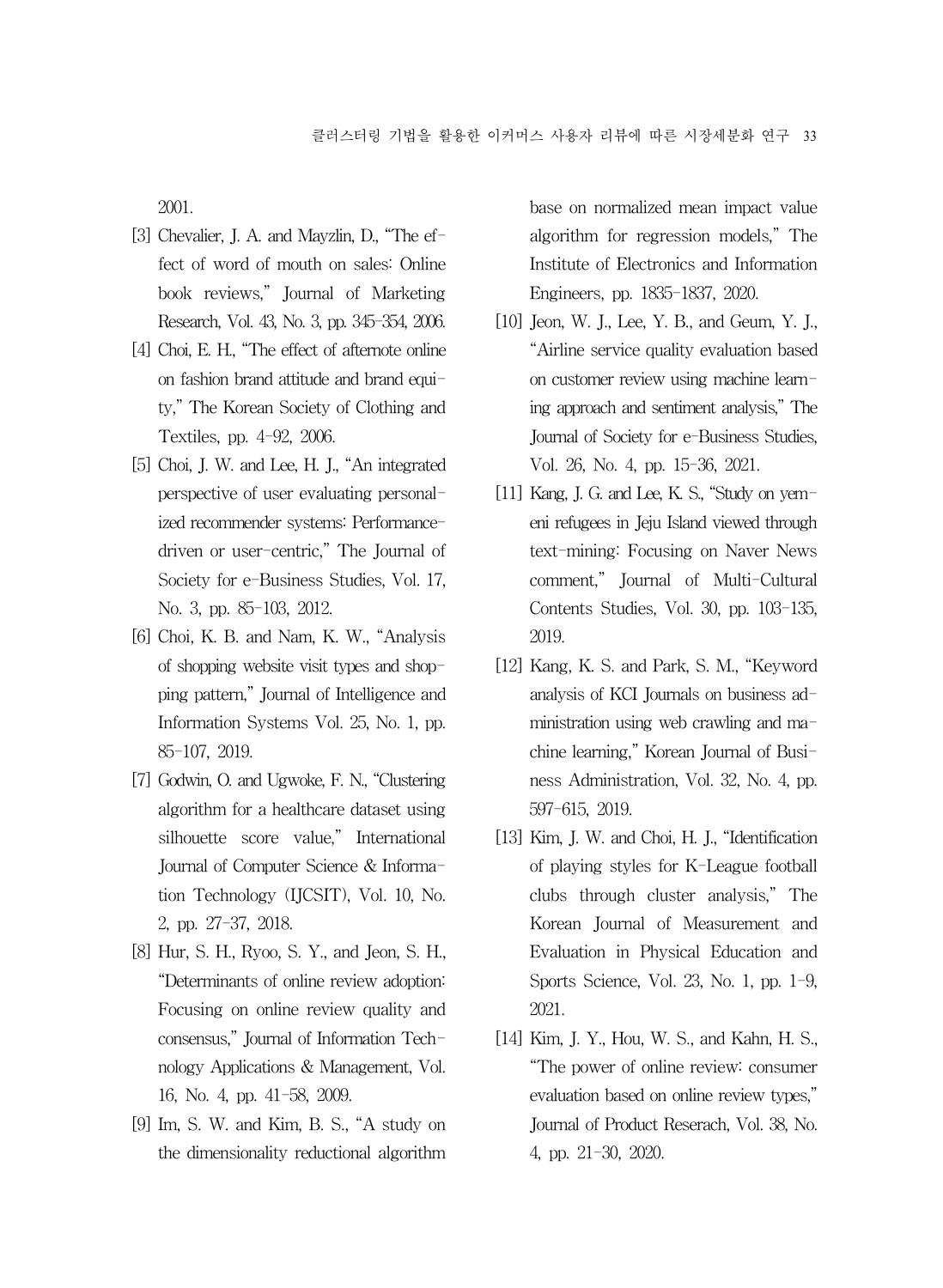- [15] Kim, S. S., Baek, J. Y., and Kang, B. S., "Group search optimization data clustering using silhouette," The Korean Operations Research and Management Science Society, Vol. 42, No. 3, pp. 25-34, 2017.
- [16] Kim, Y. C. and Lee, D. H., "Who are the internet shoppers?," Journal of Consumer Studies, Vol. 13, No. 1, pp. 233-256, 2002.
- [17] Kim, Y. J. and Park, H. W., "Cluster analysis of Players through Korean Women's professional golf game records," The Korean Society of Sports Science, Vol. 30, No. 2, pp. 1025-1032, 2021.
- [18] Ko, S. S. and Kim, S. E., "Relationship among experiential marketing, brand trust and brand loyalty," A Journal of Brand Design Association of Korea, Vol. 18, No. 2, pp. 5-16, 2020.
- [19] Kwon, H. I. and Choi, Y. S., "A study on on-line game market segmentation classification and discrimination variable," Journal of The Korean Society for Computer Game, Vol. 4, No. 14, pp. 53-61, 2008.
- [20] Lee, J. H., "A study on service improvement through a Hotel VOC," Ewha Womans University, pp. 1-86, 2019.
- [21] Lee, K. A., "A study on measures to improve online consumer review systems," Journal of Policy Analysis, pp. 1-96, 2016.
- [22] Lee, S. W., "Comparison of initial seeds methods for K-means clustering," Journal of Korean Society for Internet Information, Vol. 13, No. 6, pp. 1-8, 2012.
- [23] Mudambi, S. M., and Schuff, D., "Research note: What makes a helpful online review? A study of customer reviews on Amazon. com," MIS quarterly, Vol. 34, No. 1, pp. 185-200, 2010.
- [24] Online shopping trends in December (inclu ding overseas direct online sales and purch ase in the fourth quarter of 2021)", Statistic s Korea, last modified Feb 3. 2022, accessed Feb 7 2022, https://kostat.go.kr/portal/kor ea/kor\_nw/1/12/3/index.board?bmode=r ead&bSeq=&aSeq=416587&pageNo=1&r owNum=10&navCount=10&currPg=&se archInfo=&sTarget=title&sTxt=.
- [25] Paik, C. H., Kim, C. M., and Byun, H. J., "A study on the relationship among service quality of membership programs, customer satisfaction, and customer loyalty in Korean mobile telecommunications," Korean Management Science Review, Vol. 23, No. 1, pp. 115-133, 2006.
- [26] Park, B. R. and Ha, J. Y., "Geographical accessibility of seoul youth employment and welfare services according to the concentrated areas of youth," Seoul Studies, Vol. 22, No. 1, pp. 17-38, 2021.
- [27] Park, K. O., "A study on the effect of on-line customer review on purchase intention," Pukyong National University, pp. 1-104, 2008.
- [28] Park, K. W., Kim, D. W., and Ahn, H. S., "The impact of mobile commerce quality on customer satisfaction and repurchase intention: Focusing on moderat-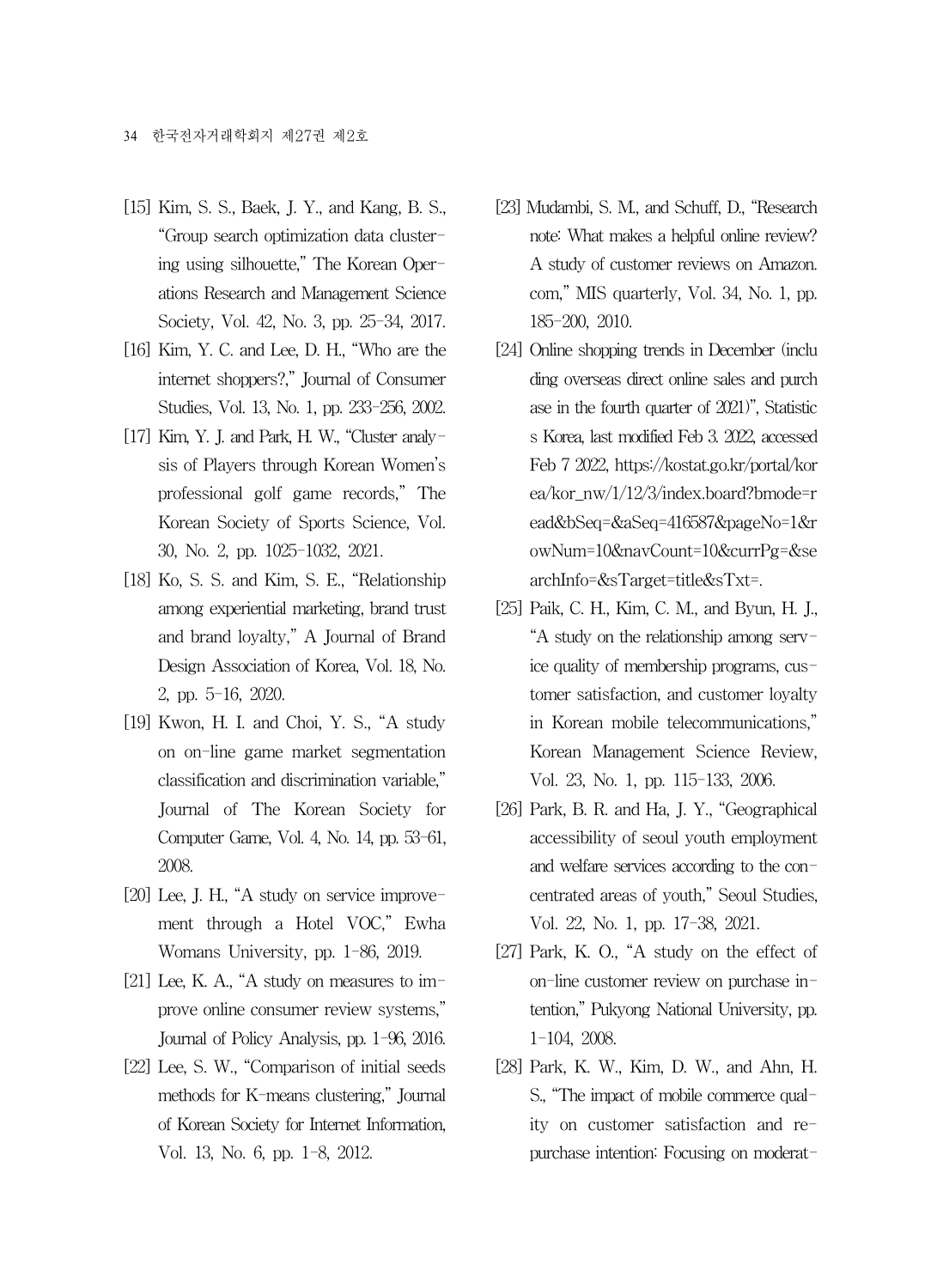ing effect mobile familiarity," Journal Of Advanced Information Technology and Convergence, Vol. 15, No. 7, pp. 149-162, 2017.

- [29] Priem, R. L., Li, S., and Carr, J. C., "Insights and new directions from demand-side approaches to technology innovation, entrepreneurship, and strategic management research," Journal of Management, Vol. 38, No. 1, pp. 346-374, 2012.
- [30] Robinson, J., "The Economics of Imperfect Competition," Springer, 1969.
- [31] Rousseeuw, P. J., "Silhouettes: A graphical aid to the interpretation and validation of cluster analysis," Journal of Computational and Applied Mathematics, Vol. 20, pp. 53-65, 1987.
- [32] Smith, W., "Product differentiation and market segmentation as alternative marketing strategies," Journal of Marketing, Vol. 21, pp. 3-8, 1956.
- [33] Son, S. B. and Chun, J. H., "Product feature extraction an rating distribution using

user reviews," The Journal of Society for e-Business Studies, Vol. 22, No. 1, pp. 65-87, 2017.

- [34] Wind, Y., "Issues and advances in segmentation theory," Journal of Marketing Research, Vol. 15, No. 3, pp. 317-337, 1978.
- [35] Wold, S., Esbensen, K., and Geladi, P., "Principal component analysis," Chemometrics and Intelligent Laboratory Systems, Vol. 2, No. 1-3, pp. 37-52, 1987.
- [36] Wu, H., Liu, F., Zhao, L., Shao Y., and Cui, R., "Application research of crawler and data analysis based on python," International Journal of Advanced Network, Monitoring and Controls, Vol. 5, No. 2, pp. 68-74, 2020.
- [37] Zhao, T., Nehorai, A., and Porat, B., "K-Means clustering-based data detection and symbol-timing recovery for burst-mode optical receiver," IEEE transactions on Communications, Vol. 54, No. 8, pp. 1492-1501, 2006.